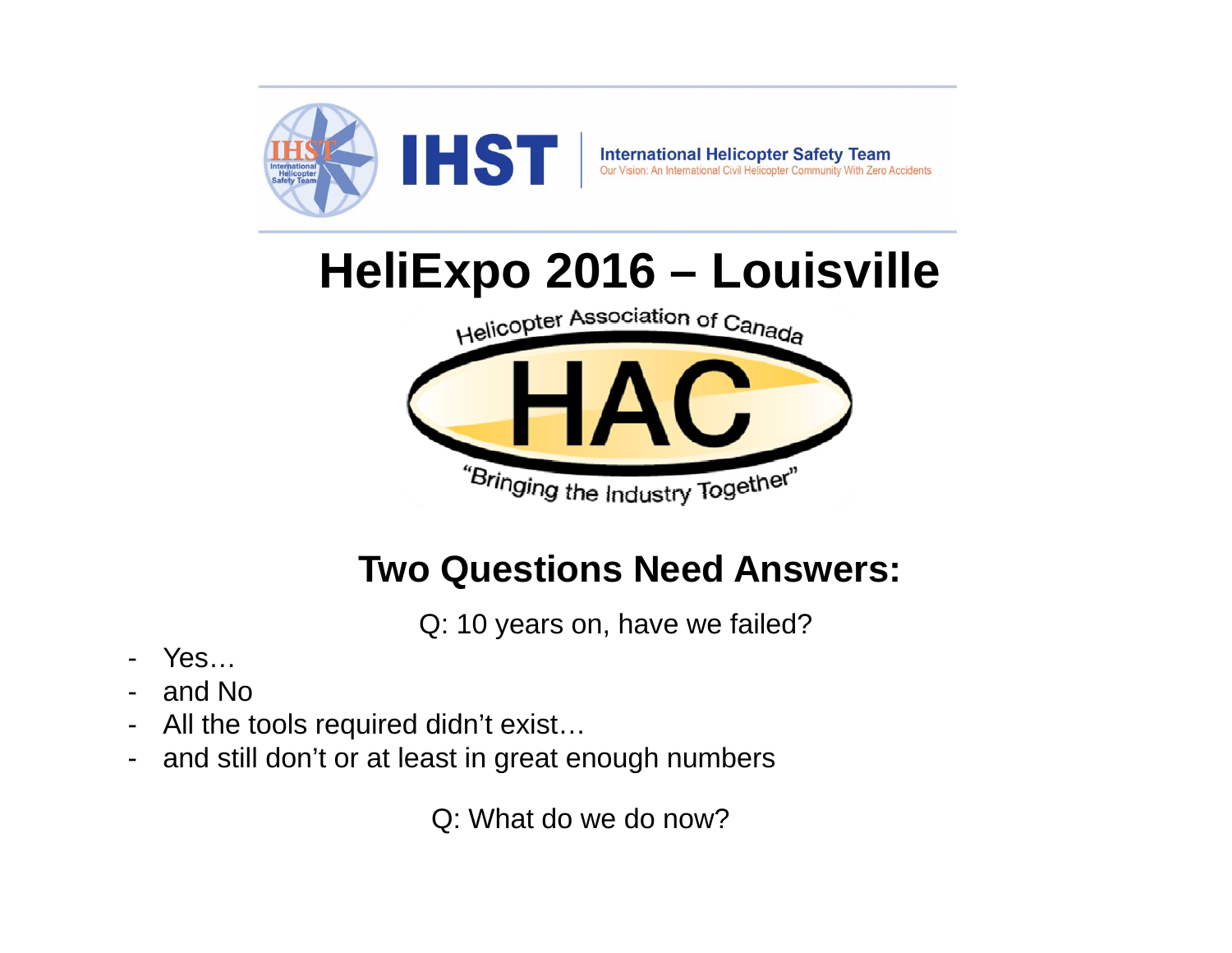

#### **International Helicopter Safety Team**<br>Our Vision: An International Civil Helicopter Community With Zero Accidents

#### Canada Snapshot





2nd largest in the world – approx 6-7%

Annual fleet hours are approaching 700,000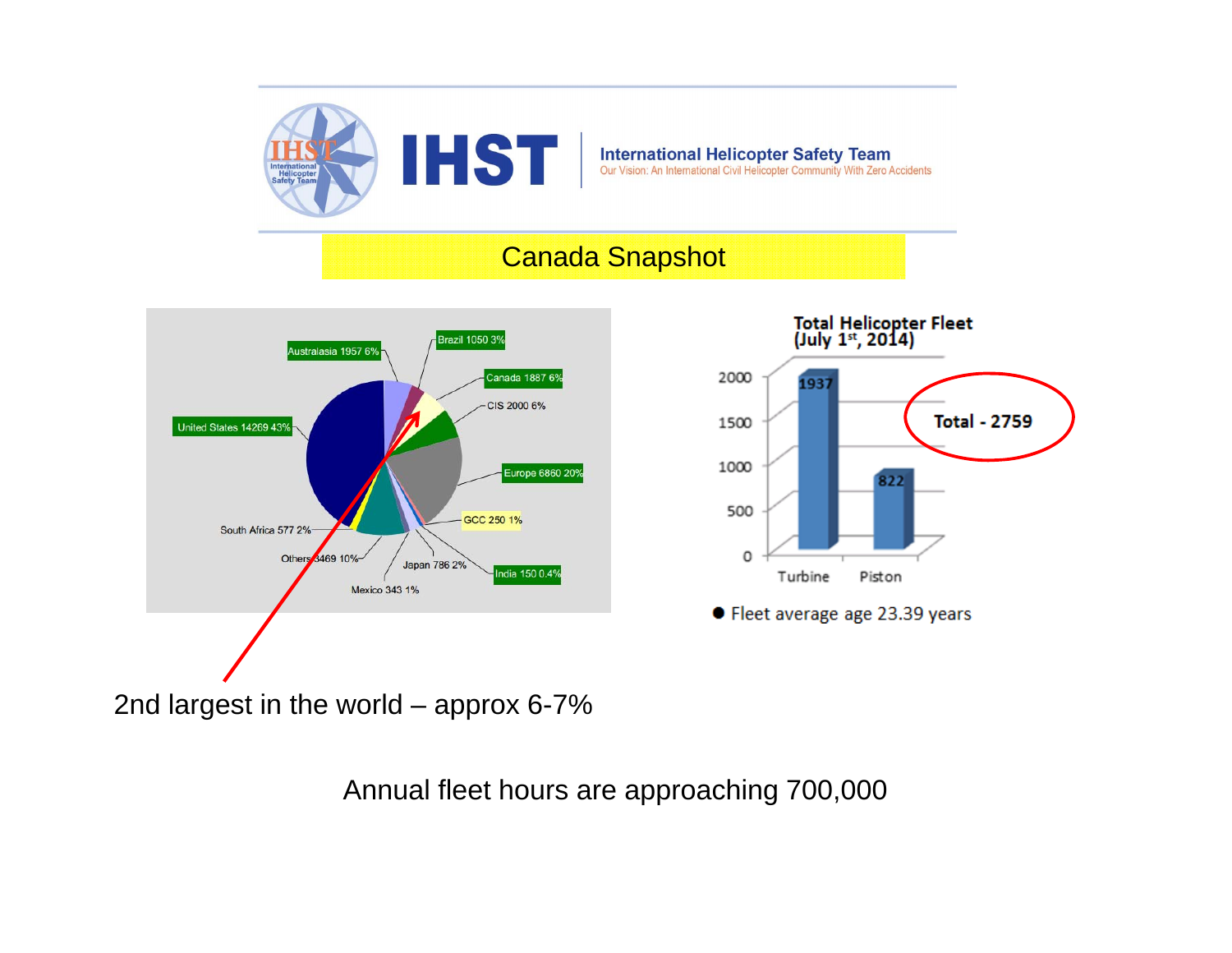## **Accident rate data**





au de la aécurité ety Board des transport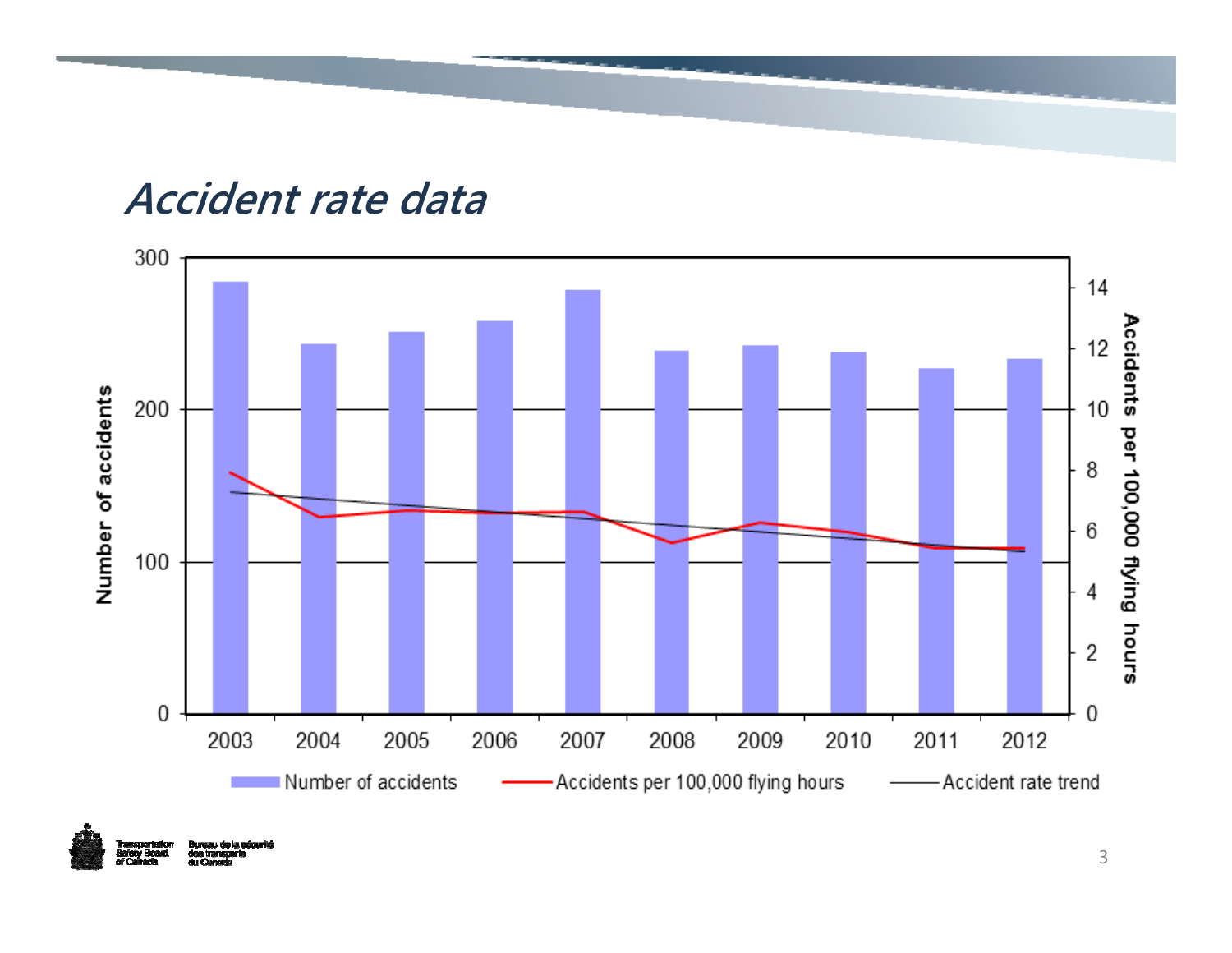

#### **Accidents and Fatal Accidents involving <sup>a</sup> Canadian Registered Helicopter**

u do la ascuril sty Boar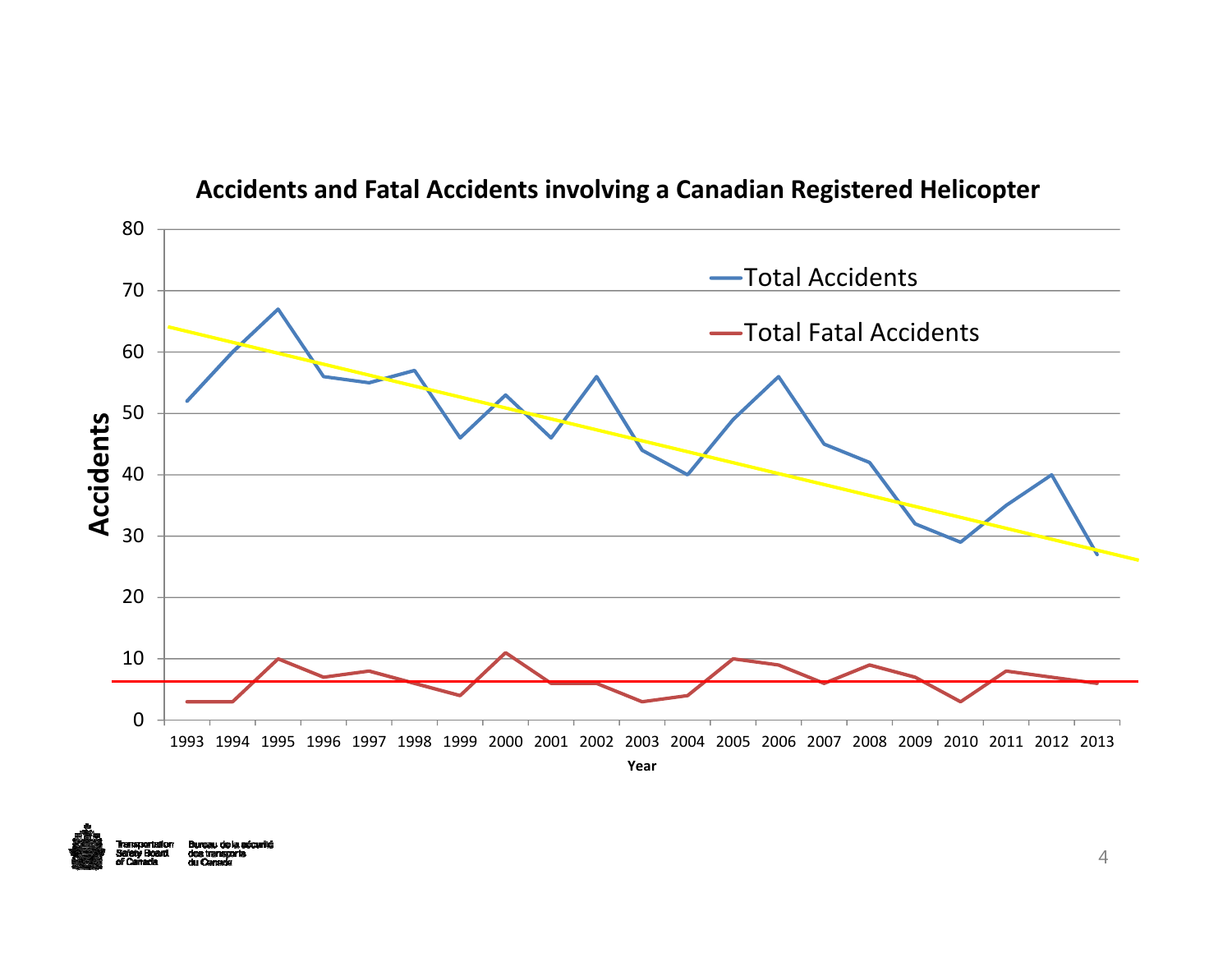

**Number of fatal accidents involving Canadian‐**

#### **10‐Year average number of fatal accidents involving Canadian‐registered helicopters by operation type.**





au de la aécurité s transpo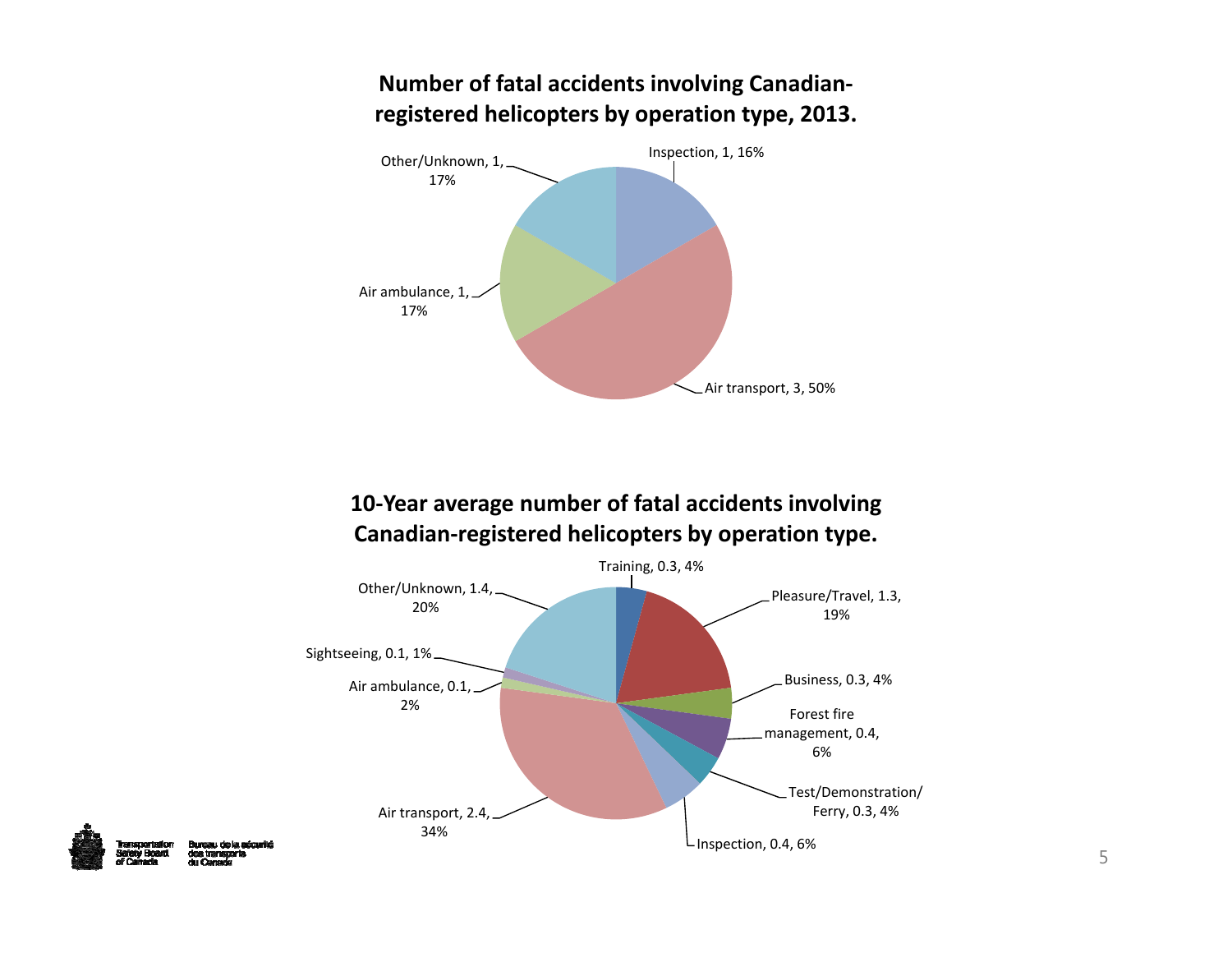

## **1. Towards Zero Step 1**

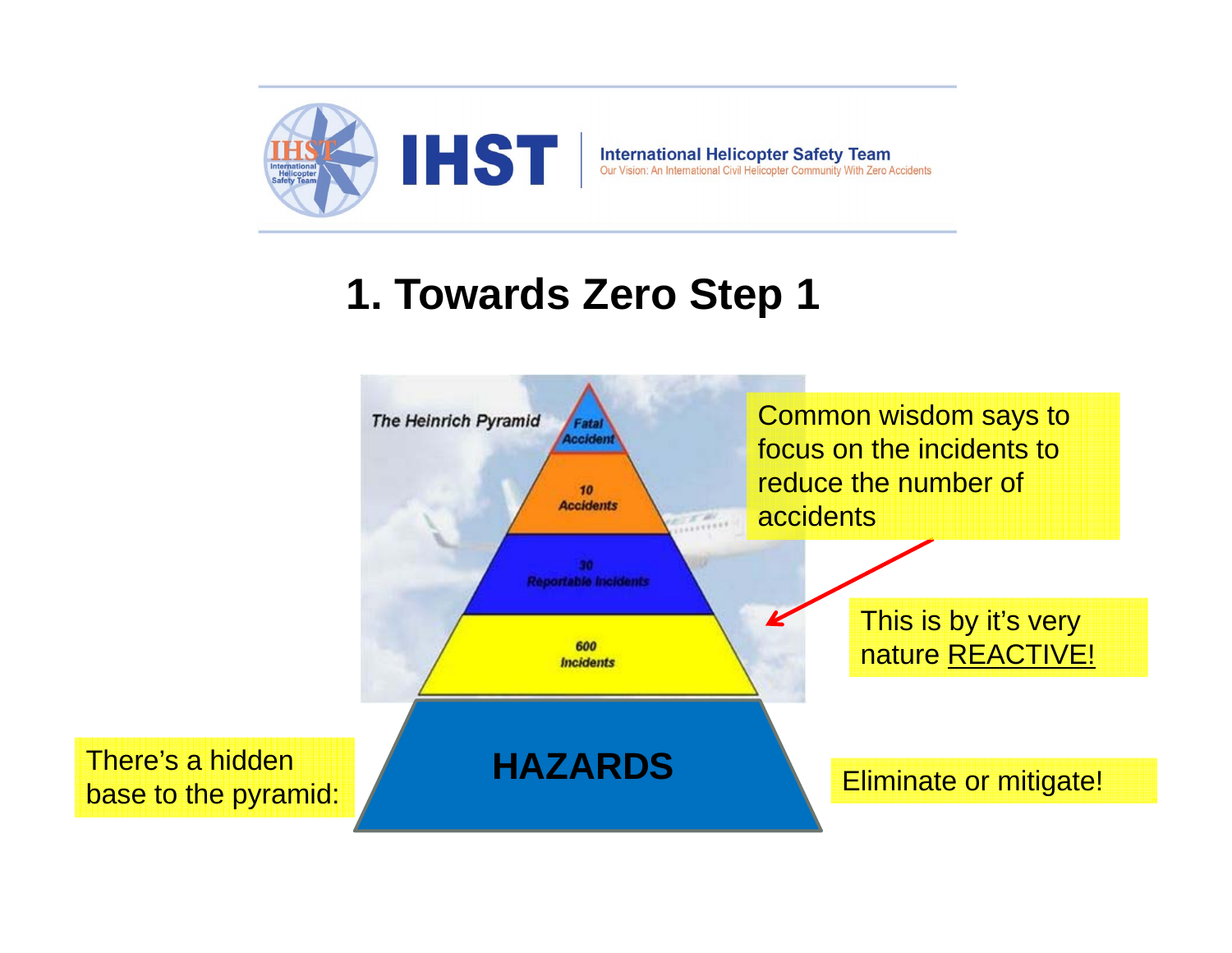

## **2. Towards Zero Step 2**

MORE FDM… Perhaps attached to the pilot instead of the aircraft!



Vision 1000 – Small and Easily Installed



A portable GPS is ubiquitous in commercial helicopters. Why not an FDM unit?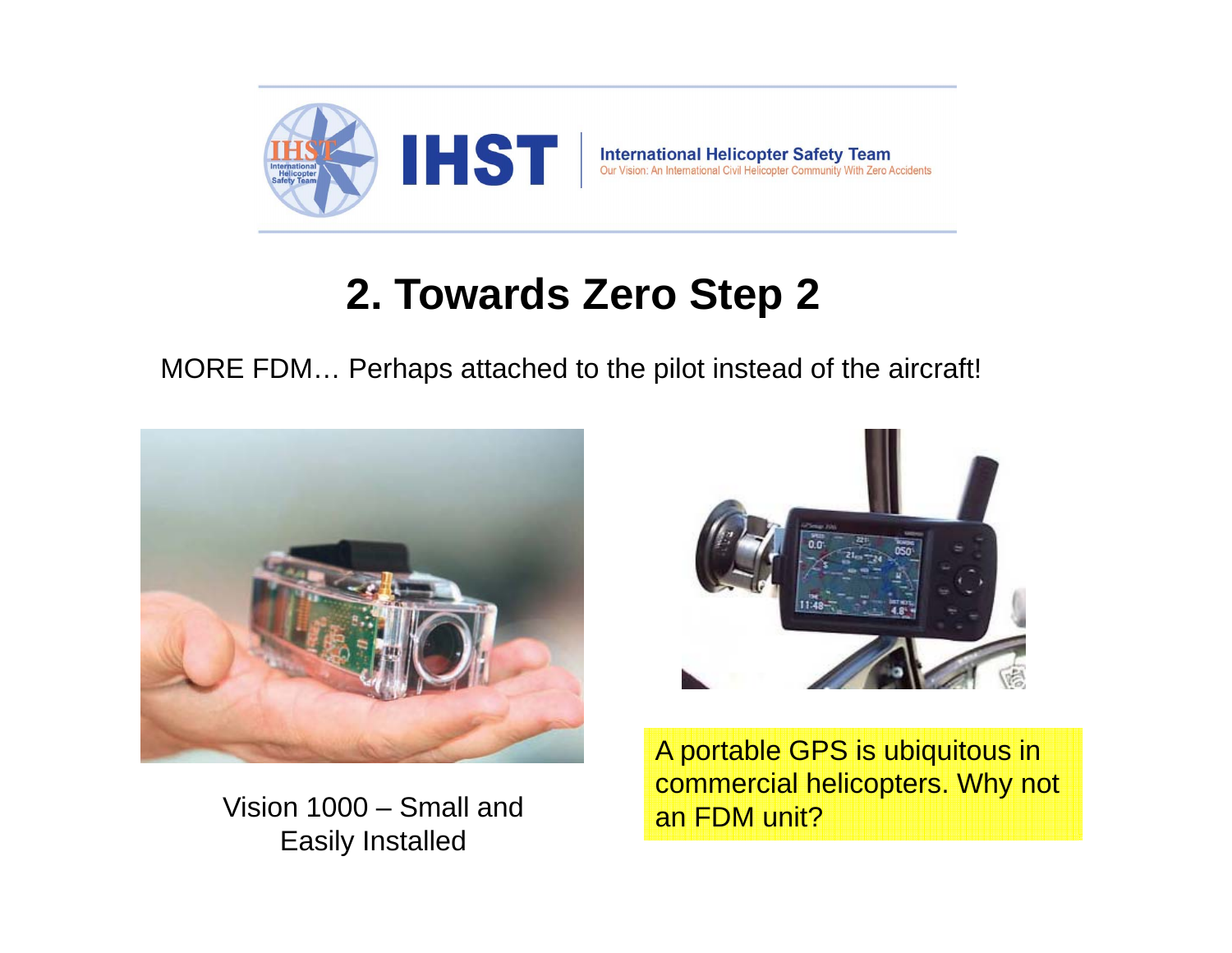

#### FDM Options Are Limitless if we Expand our Minds:





Open Source Cell Phone – Automatic Uploads of all inertial data

Two Way Cameras – Inside view and outside view – People change their behaviour when they see their own face!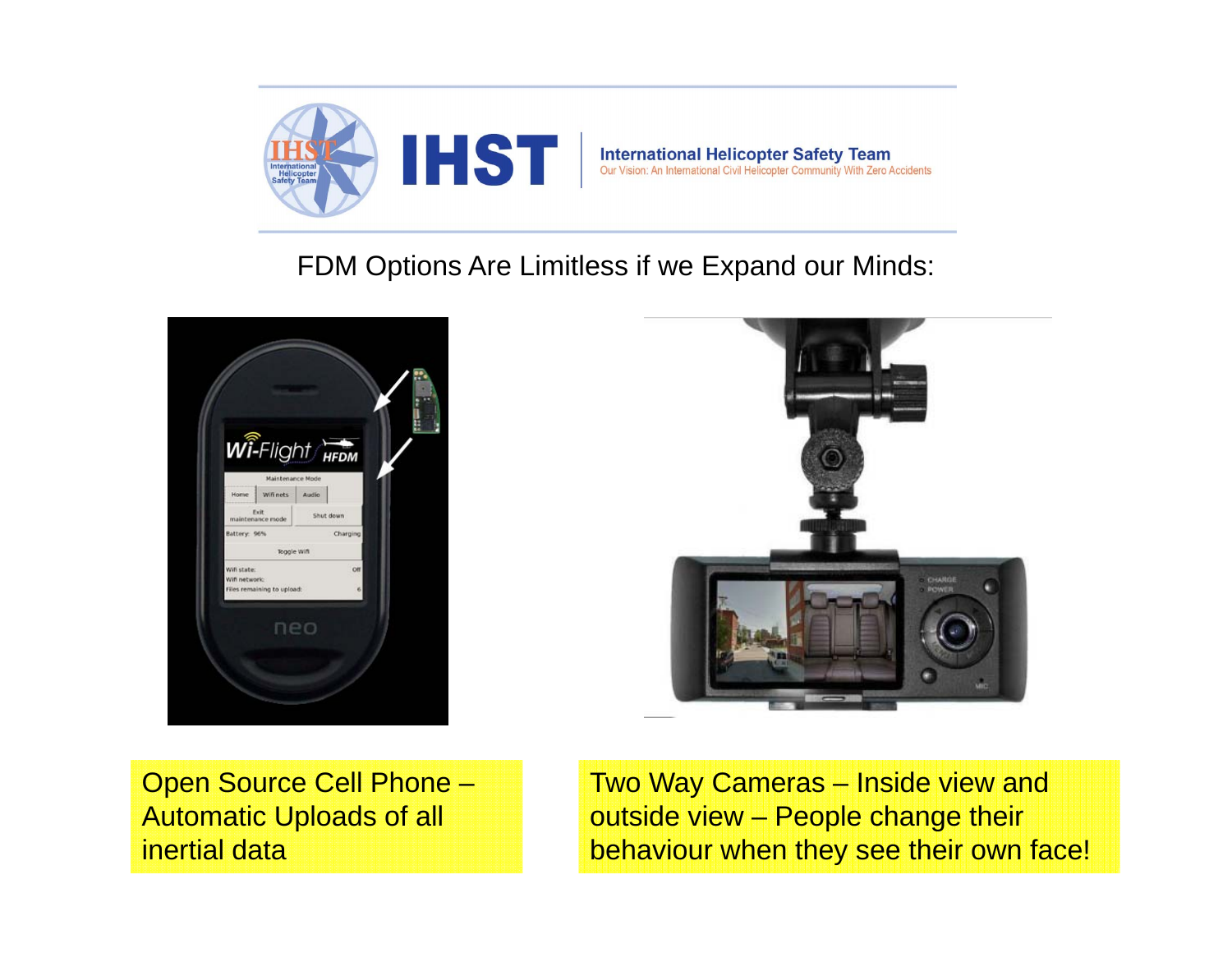

## **3. Towards Zero Step 3**

Manage Our Clients!



Prospectors and Developers Association of Canada- Host of the world's largest mining show

### **EXPLORATION FATALITIES PER YEAR** ALL CAUSES (Canada)

|                   | <b>Fatalities Per year</b> |     |
|-------------------|----------------------------|-----|
| 1980s             | 36                         | 3.6 |
| 1990s             | 6                          | 0.6 |
| 2000s             | 38                         | 3.8 |
| 2010 <sub>s</sub> | 11                         | 5.5 |

Almost 35% of helicopter activity in Canada, or 250,000 annual hours are flown in mineral exploration programs!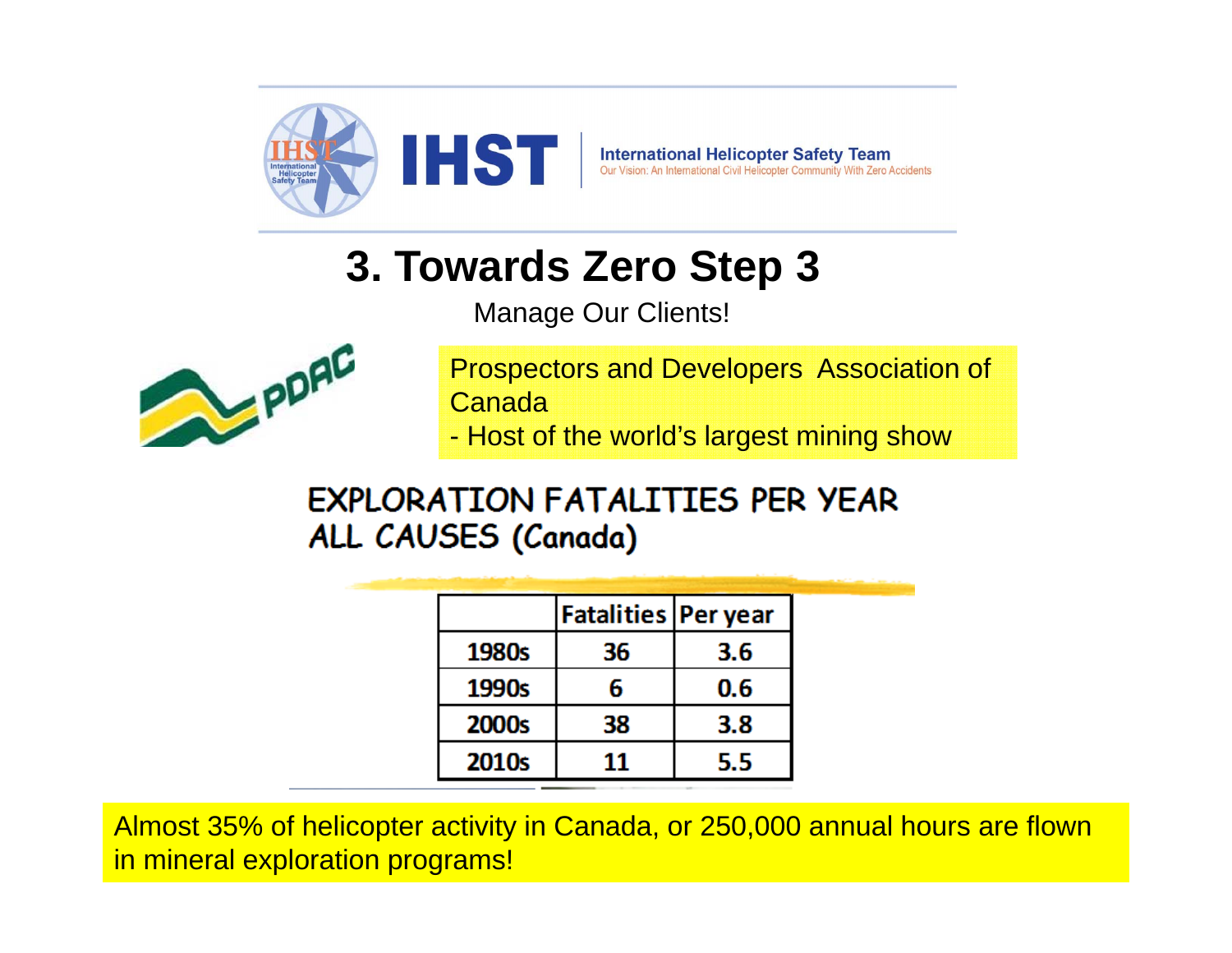# **Fatal Accident Causes 1980-2012 Canada**

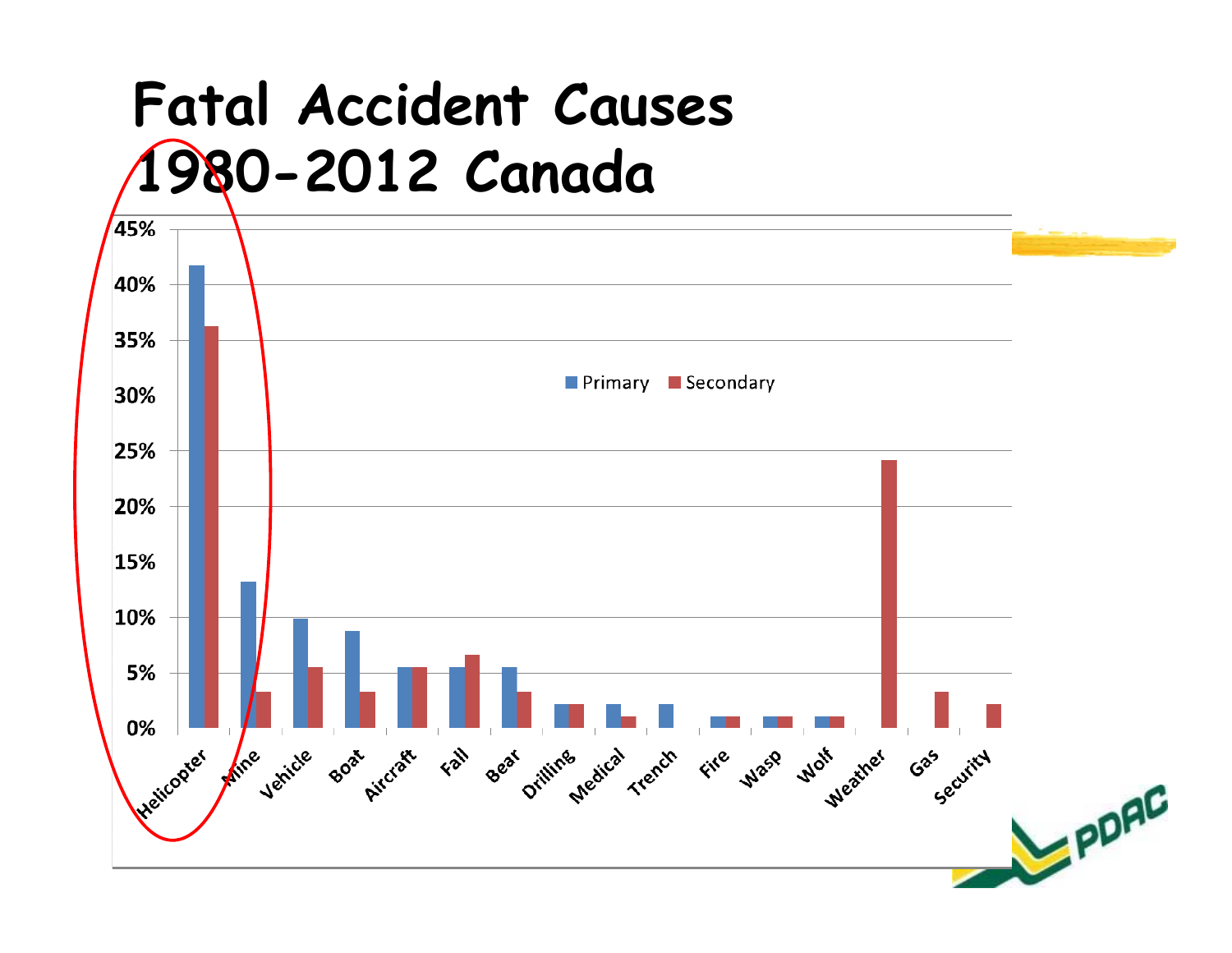

## Client Management

- 1. Establish a mutually acceptable standard
- 2. Insist that the corporate culture and the field culture of the client are in sync
- 3. Back your pilots and mechanics with the client but ensure they are in compliance
- 4. Close the feedback loop to ensure the service is meeting expectations without compromising safety, i.e. the standards are supposed to forward the cause of safety, not impede it.
- 5. Do not accept the almost inescapable pressure to "trim the bill" due to the client's perception that things could have been done "faster".
- 6. Clients have been primary or secondary causes in many an accident, through implicit or even overt pressure to meet a budget. This has to be resisted as much as possible, which is exceedingly difficult since the clients pay the bills.
- 7. See number 6…